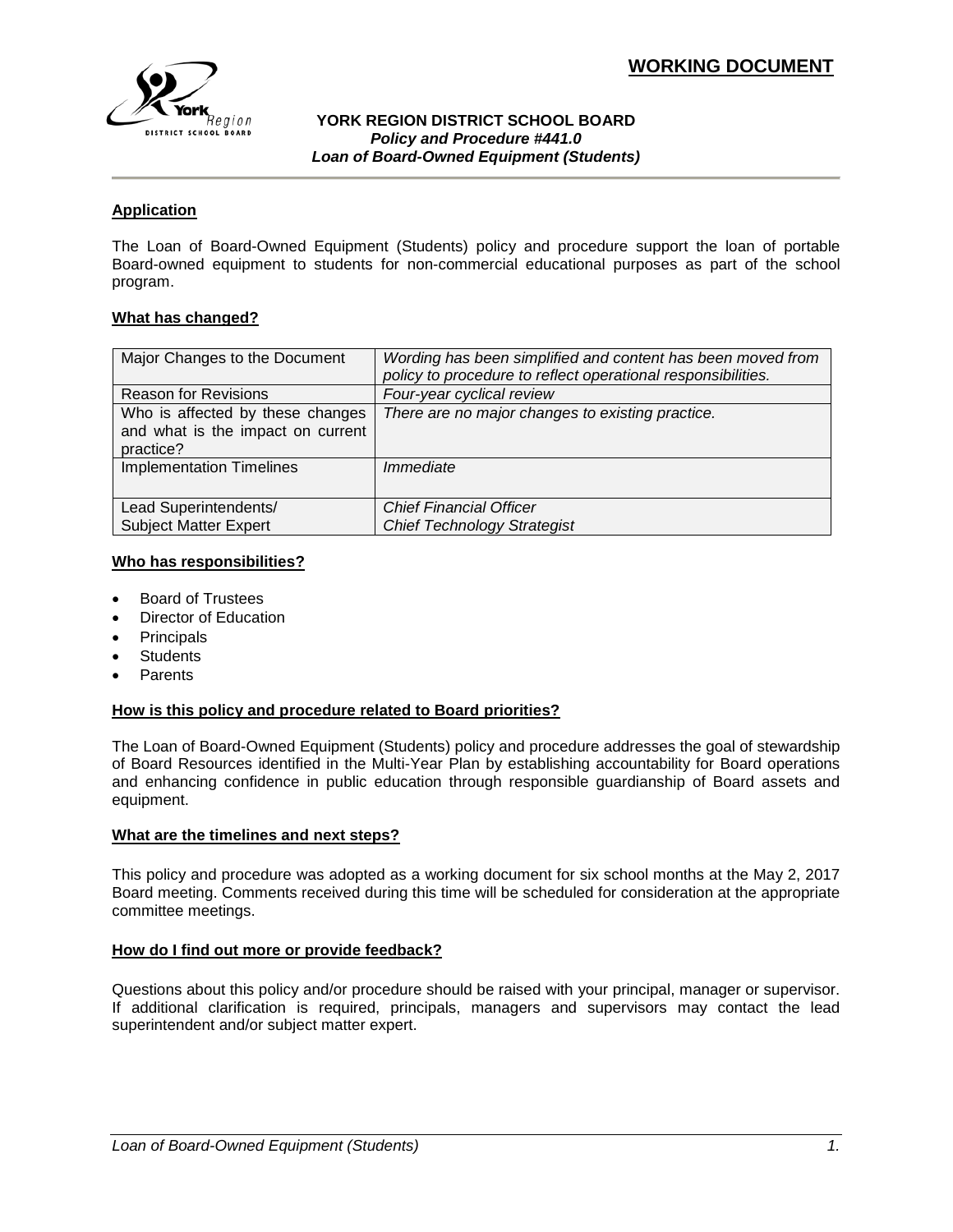In accordance with Board Policy #285.0, Board Policies, Procedures and Supporting Documents, the Board welcomes all comments and suggestions on Board policy.

Input is an important component of the review process. If you feel a policy and/or procedure needs to be revised, it is most helpful if you:

- Outline clearly the specific section(s) of the policy and/or procedure in which you are not comfortable;
- Identify the reason(s) for your concern(s); and
- Suggest specific alternate wording to reflect your position**.**

Specific recommendations or questions about the policy and procedure review process should be submitted via e-mail at [policy.committee@yrdsb.ca,](mailto:policy.committee@yrdsb.ca) or to the attention of the Assistant Manager, Corporate Secretariat and Trustee Services at [policy.committee@yrdsb.ca.](mailto:policy.committee@yrdsb.ca)

*It is the expectation of the York Region District School Board that all employees, students and persons invited to or visiting Board property; or partaking/volunteering in Board or school-sponsored events and activities will respect the policies and procedures of the Board. The term "parents" refers to both biological/adoptive parents and guardians in all Board policies and procedures.*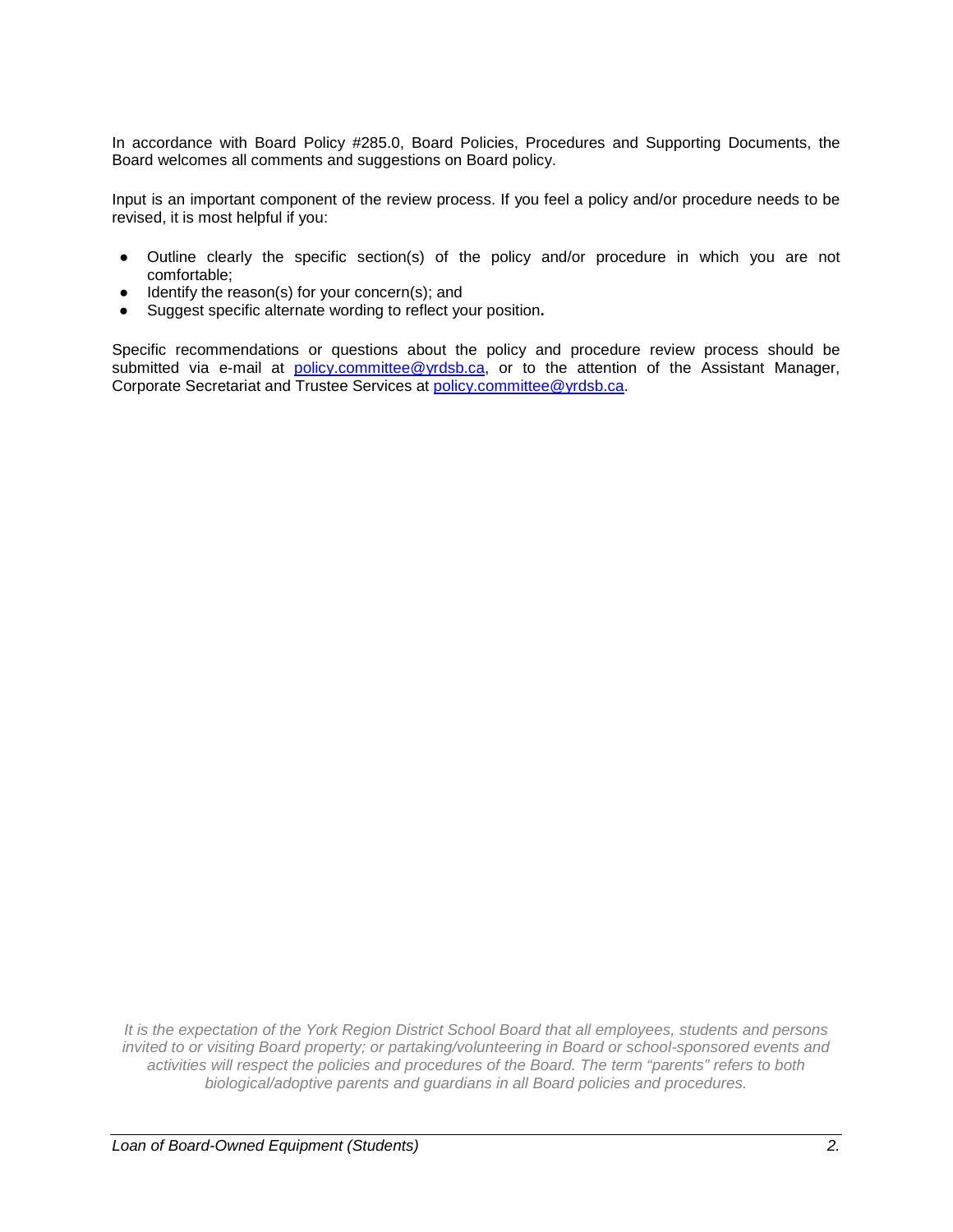

# **Board Policy #441.0 Loan of Board-Owned Equipment (Students)**

## **Policy Statement**

The York Region District School Board supports the loan of portable Board-owned equipment to students for non-commercial educational purposes as part of the school program, including equipment purchased through Special Equipment Amount (SEA).

#### **Responsibilities**

*The Board of Trustees is responsible for:*

- reviewing the Loan of Board-Owned Equipment (Students) policy in accordance with the approved policy review cycle; and
- understanding and communicating with members of the community about the Loan of Board-Owned Equipment (Students) policy.

The Director of Education is responsible for:

• implementing and operationalizing the Loan of Board-Owned Equipment (Students) policy.

*Associate Directors of Education, Coordinating Superintendent(s) of Education and Superintendents of Education are responsible for;* 

• supporting the implementation of the Loan of Board-Owned Equipment (Students) policy and procedure.

*Principals are responsible for:*

- ensuring that loaned equipment is available for school program or office use during the regular instructional day; and
- ensuring that parents and students understand that they are responsible for any loss or damage that occurs to Board equipment while under their care.

*Parent(s)/guardian(s) and students are responsible for:*

ensuring that Board equipment is used in accordance with the **Board Policy #194.0**, Use of [Technology](http://www.yrdsb.ca/boarddocs/Documents/PP-appropriateuse-194.pdf) policy and procedure.

#### **History**

Approved: 2007 Working Document: April 2012, May 2017 Revised: February 2013 Status: Working Document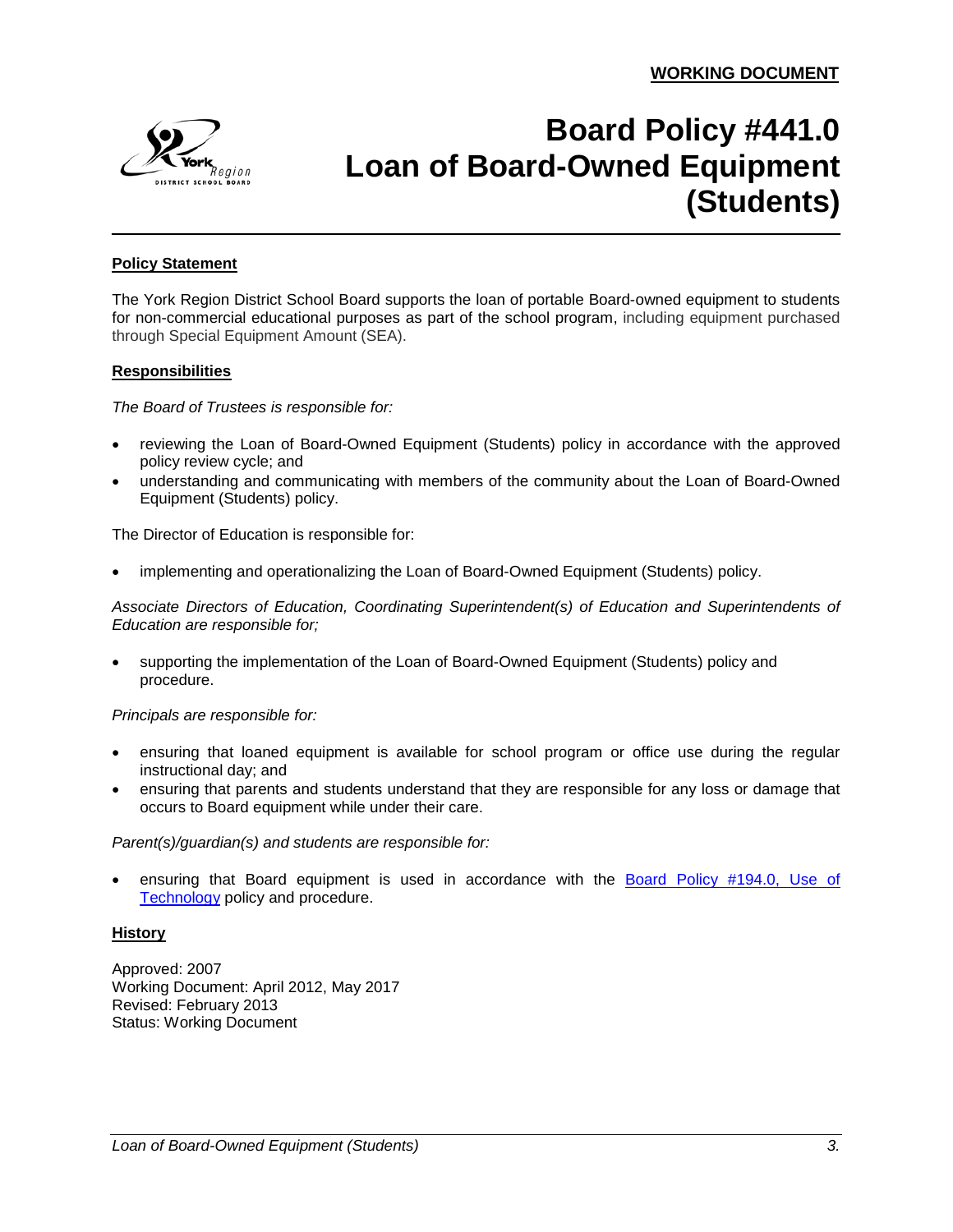

# **Board Procedure #441.0 Loan of Board-Owned Equipment (Students)**

This procedure outlines how staff manages the loan of Board-owned equipment for non-commercial educational purposes to students.

#### **Responsibilities**

*The Director of Education shall:*

• allocate staff and resources to support the Loan of Board-Owned Equipment (Students) procedure.

*The Associate Directors of Education, Coordinating Superintendent(s) of Education and Superintendents of Education shall:*

support principals in the loan of Board-owned equipment to students.

#### *Principals shall:*

- facilitate and monitor the loan of Board-owned equipment by students;
- approve requests from students to borrow Board-owned equipment to be used as part of the instructional program and ensure that;
	- the time period for a loan of equipment, other than special education equipment purchased to support an individual student's learning needs, shall be no longer than one evening or one weekend during the school year so that all equipment is in the school during the regular instructional day,
	- the loan of Board-owned equipment to students does not interfere with other programs or the regular servicing of the equipment,
	- a record is kept of all borrowed equipment on file in the school (including a description of the equipment with the serial number, the date of the loan, the signature of the borrower of the equipment, the date of return and confirmation by the principal that the item has been returned in working order),
	- records of borrowed Board-owned equipment are made available upon request to representatives from Business Services or the Board's external auditors, and
	- parents sign a [letter,](https://bww.yrdsb.ca/services/student/sea/Documents/SEA%20Manual/SEA%20Equipment%20Loan%20Letter.pdf) provided by the Board's Student Services Department, acknowledging their responsibilities for special education equipment that was purchased by the Board to support their child's learning needs
- investigate cases of lost or damaged equipment;
- consider cases individually when assigning damage or loss; and
- assist Administrative Services in determining a fair valuation of equipment replacement, as required.

#### *Administrative Services shall:*

• ensure Board-owned equipment that has been lost or damaged and requires replacement be valued fairly.